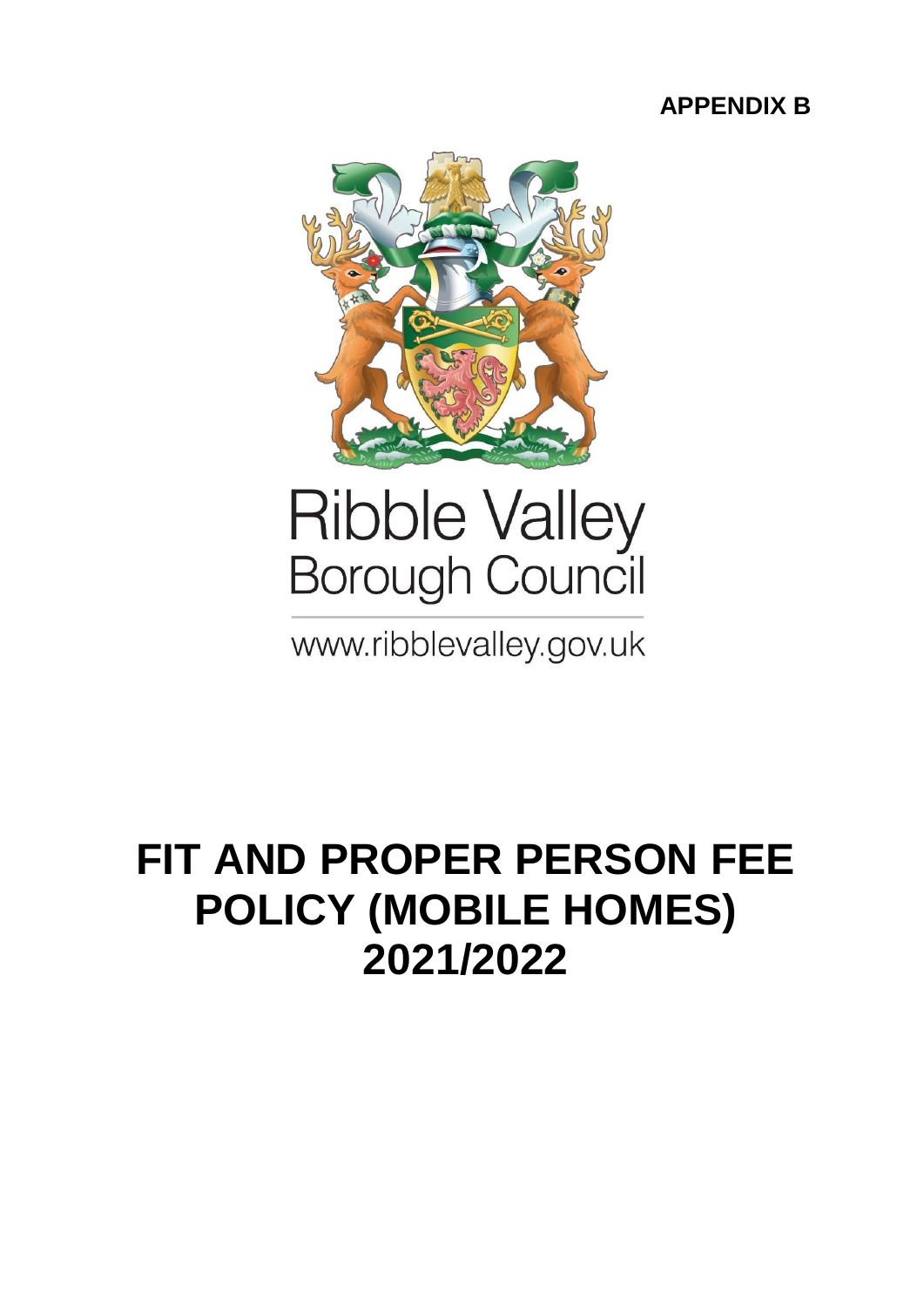#### **FIT AND PROPER PERSON FEE POLICY**

#### **Introduction**

- 1. A relevant protected site is a site, which requires a licence, which is not solely for holiday purposes or is otherwise not capable of being used all year round. In other words, a relevant protected site is a site where residents can live in their homes for the full year. A relevant protected site cannot operate unless the local authority is satisfied that the manager qualifies as a fit and proper person, *Sections 12A -12E of theCaravan Sites and Control of Development Act 1960*, as implemented by *Section 8 Mobile Homes Act 2013* (subject to paragraph 10 below).
- 2. A site owner under the *Mobile Homes (Requirement for Manager of Site to be Fit and Proper Person) (England) Regulations 2020 (SI 2020/1034)* ("the Regulations") must apply to their local authority for the relevant person (themselves or their appointed manager) to be added to the register of fit and proper persons managing sites in their area ("the register").
- 3. The site owner may only apply to be added to the register if they hold, or have applied for, a site licence for the site. This provision also applies where the site owner or site manager is a registered company.
- 4. The Regulations permit the local authority to determine the fee for an application or registration for someone to be added to the register. It is imperative that the fee is included with the application and failing to include this may mean that the site owner is in breach of the requirements of the Regulations.
- 5. It is important to highlight that this fee policy will refer to the recovery of costs which the local authority may have incurred, or which will be incurred, in appointing a person to manage a site with the site owner's consent. This will be calculated separately to the application fee.
- 6. Site owners will be required to submit a completed application from 1 July until 30 September 2021 (3 months) and pay the fee, outlined below, to Ribble Valley Borough Council.

#### **Fees for Fit and Proper Persons Register Applications**

#### **Application Fee**

- 7. Ribble Valley Borough Council has provided a breakdown of tasks associated with the fit and proper person assessment and/or checks to be included on the fit and proper register in Table A on page 5.
- 8. The fee is set as per Table A at £261.00 for the fit and proper person application process.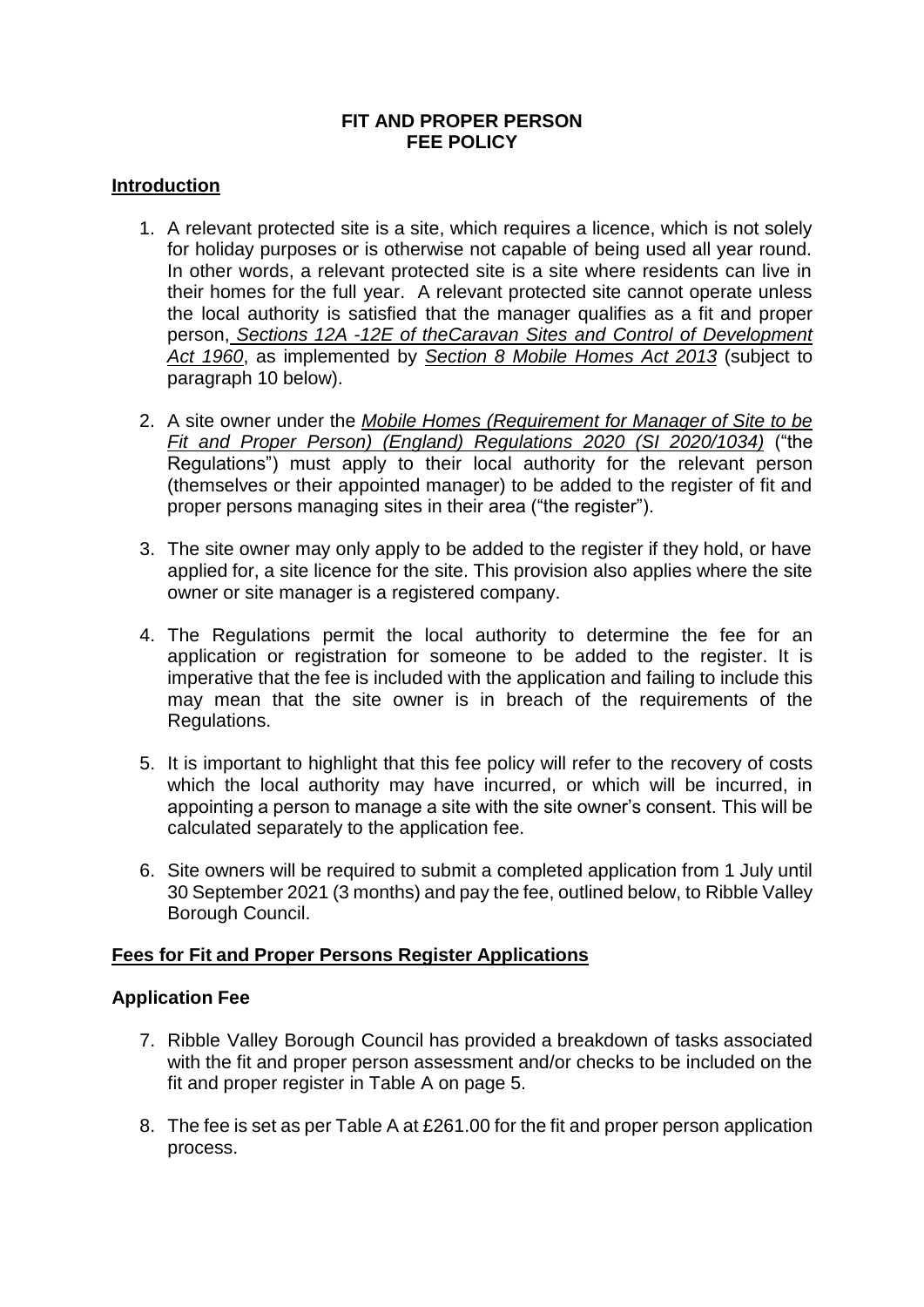- 9. The local authority has taken into account the following matters on which costs are incurred, or likely to be incurred, when determining it's fee policy for consideration of applications for entry on a fit and proper person register:
	- (a) Initial enquiries;
	- (b) letter writing/emails/telephone calls etc. to make appointments and requesting any documents or other information from the site owner or from any third party in connection with the fit and proper process;
	- (c) sending out forms/processing online application forms;
	- (d) updating files/ computer systems and website;
	- (e) processing the application fee;
	- (f) land registry searches;
	- (g) time for reviewing necessary documents and certificates;
	- (h) preparing preliminary and final decision notices;
	- (i) review by manager or lawyers; review any representations made by applicants or responses from third parties;
	- (j) updating the public register;
	- (k) carrying out any risk assessment process considered necessary; and
	- (l) reviews of decisions or in defending appeals.
- 10.The charges are limited to recovering the costs of exercising the fit and proper person test function only and do not include other costs that have already been charged for by other service areas.
- 11.Please see Table A found at page 5 which outlines the above and provides transparent justification for the fee to be imposed upon receipt of the initial application. The purpose of this table is to demonstrate that the fees imposed are fair and transparent providing justification as to why a site is required to pay the fee. In light of the small number of sites that this applies to no annual fee will be charged in addition to the application fee for ongoing enforcement.

#### **Additional Considerations Taken into Account for the Application Fee:**

- 12.Ribble Valley Borough Council will be required to conduct relevant background checks regarding the applicant's background in management and their financial standing. The results of these checks will allow the local authority to decide on whether or not to accept the application. The time taken for these checks has been accounted for in the fee, irrespective whether or not the entry on the register is granted.
- 13.Where an applicant contacts the Environmental Health team before making an application,to ascertain the likelihood of the success of that application, the authority is expected to provide informal advice, for example, the conditions surrounding an application, the information required to be submitted and general guidance on making the application. There is further guidance relating to this in the fit andproper person determination policy.
- 14.Any preliminary advice the local authority provides is accounted for in the fee and will not be charged separately.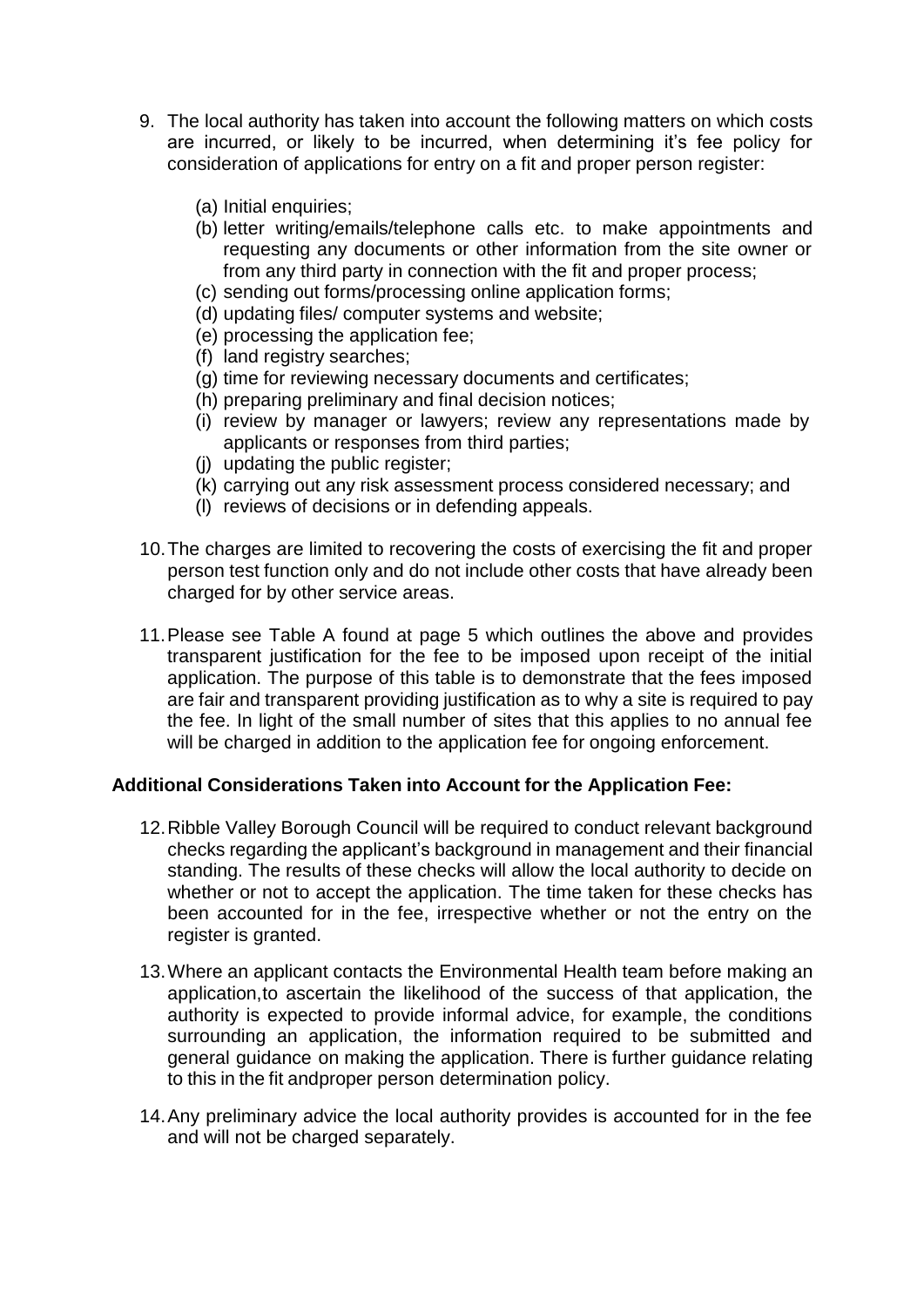#### **Revising Fees**

- 15.Ribble Valley Borough Council will review this fee policy after 12 months and will publish the revised policy. Any changes will be justifiable and reasonable, ensuring full transparency for the site owners.
- 16.The purpose of publishing the fee policy is to show that the fees imposed by the local authority are fair and transparent so that anyone required to pay a fee can understand the charges.

#### **Amending Conditions Attached to an Entry on a Register**

- 17.Ribble Valley Borough Council may alter the conditions attached to an entry on a register (by adding new conditions or changing or deleting existing ones), following a review. Officers must notify the site owner of its interim decision (except in the case where it is deleting a condition) and consider any representations made by the site owner, before reaching a final decision. If the site owner is unhappy with the decision to alter, or not alter, the conditions, they will have a right of appeal to the First-tier Tribunal (Property Chamber).
- 18.There are no requirements for a site owner to make an application for a condition to be altered. Any costs involved with amending existing conditions, or adding new conditions to an entry, are factored into the application cost.

#### **Payment of Fees**

- 19.As outlined above in paragraph 4, Ribble Valley Borough Council is not required to consider an application for entry on the register unless that application is accompanied by the correct fee. If the correct fee is not paid, the application will not be valid and the site owner could be in breach of the Regulations.
- 20.If Ribble Valley Borough Council decides not to approve an application the applicant is not entitled to a refund of the fee paid.

#### **An Appointed Manager Fee**

- 21.This is where the local authority is provided with the site owner's consent to appoint an individual to manage a site. The costs associated with this should be reasonable and are recoverable from the site owner. These fall outside the application process.
- 22.Costs that can be recovered will depend on the agreement made between Ribble Valley Borough Council and the site owner. Before entering into any discussions or agreements relating to the appointment of the manager, advice will be sought from the legal team.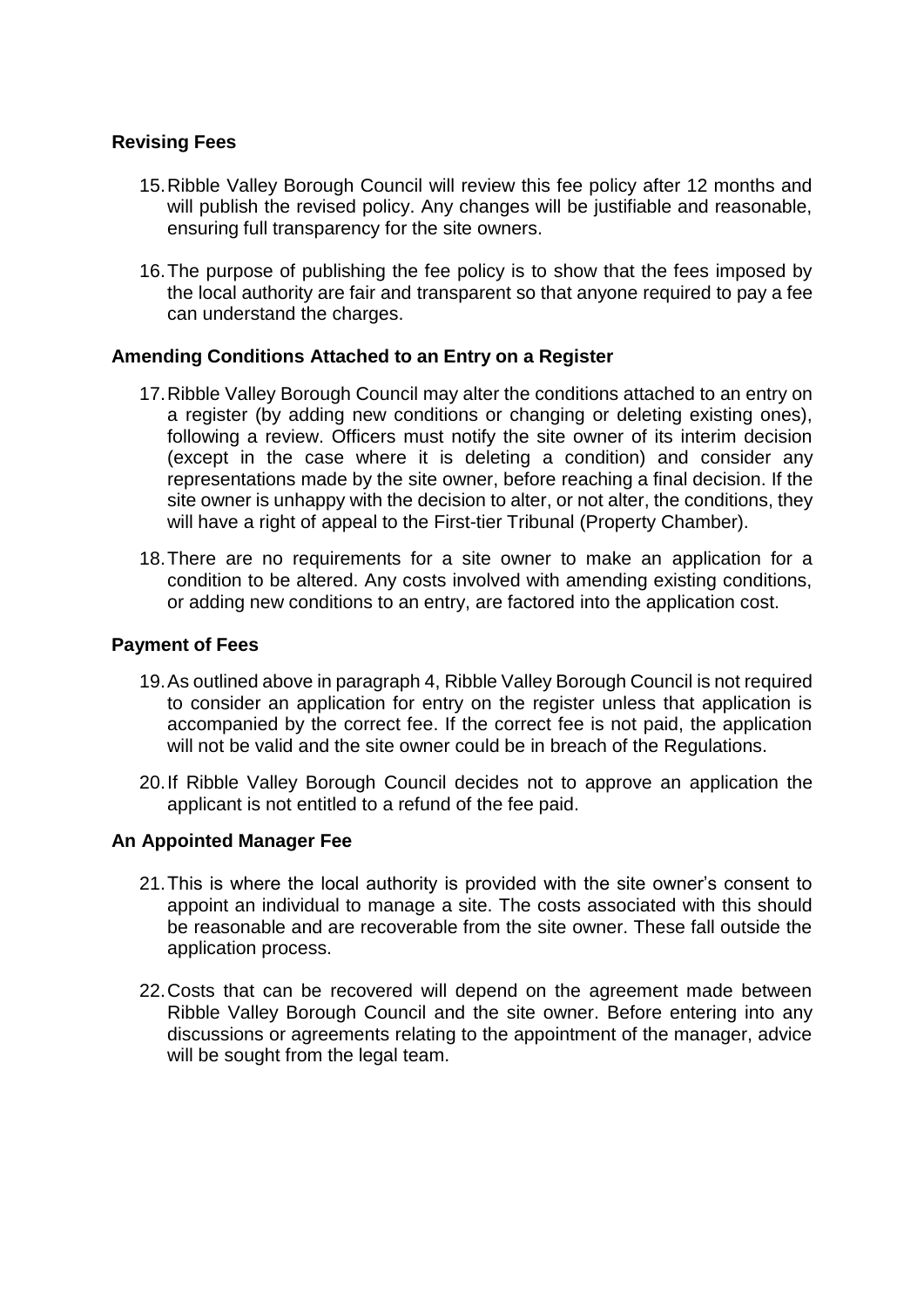#### **Table A**

| <b>Mobile Homes Fit and Proper Person Test Fees</b>                     |              |            |                                |
|-------------------------------------------------------------------------|--------------|------------|--------------------------------|
| 1 - Mobile Homes Fit and Proper Person Test - APPLICATION FEE - costing |              |            |                                |
|                                                                         | <b>Hours</b> |            |                                |
| <b>Process</b>                                                          | <b>HoEHS</b> | <b>EHO</b> | <b>Admin</b><br><b>Officer</b> |
| Pre application advice                                                  |              | 0.50       |                                |
| Receipt of application and recorded on Civica.                          |              |            |                                |
| Acknowledgement email sent.                                             |              |            | 0.25                           |
| Check application is full and proper,                                   |              |            |                                |
| complete, signed and fee paid.                                          |              |            |                                |
| Enter details on system and receipt fee.                                |              |            | 0.50                           |
| Review application and make enquiries re                                |              |            |                                |
| FPP documents and declarations (including                               |              |            |                                |
| management and finances).                                               |              |            |                                |
| Check documents and certificates.                                       |              | 2.00       |                                |
| Review any representations from applicant or                            |              |            |                                |
| third parties, including reviews carried out by                         |              |            |                                |
| manager and legal.                                                      |              | 0.50       |                                |
| Application of any conditions to registration.                          |              | 0.50       |                                |
| Update Civica.                                                          |              | 0.25       |                                |
| Grant of application (Final Notice) or serve                            |              |            |                                |
| <b>Preliminary Notice</b>                                               |              | 0.50       |                                |
| Oversight/approval of Final Notice or                                   |              |            |                                |
| Preliminary Notice (by HoEHS)                                           | 0.25         |            |                                |
| Add relevant person's details onto public                               |              |            |                                |
| register                                                                |              |            | 0.25                           |
| Work on Enforcement/review of any appeals                               |              |            |                                |
| during registration period (assume some                                 |              |            |                                |
| work across 5 year period on small number of                            |              |            |                                |
| sites)                                                                  |              | 1.00       |                                |
| <b>Total hours</b>                                                      | 0.25         | 5.25       | 1.00                           |
|                                                                         |              |            |                                |
| Hourly rate (including on-costs) - 2021/22                              | £60.88       | £42.09     | £24.54                         |
| Total cost to apply to Fee                                              | £15.22       | £220.97    | £24.54                         |
|                                                                         |              |            |                                |

**Set 21/22 fee at £261.00**

*Rounded up to next 50p or £1*

**2 - Mobile Homes Fit and Proper Person Test - ANNUAL FEE**

No annual fee charged for on-going enforcement in light of small number of sites.

#### **3 - Mobile Homes Fit and Proper Person Test - SITE MANAGEMENT FEE**

If the Local Authority is provided with the site owner's consent to appoint an individual to manage

a site, the costs associated with this should be reasonable and are recoverable from the site owner.